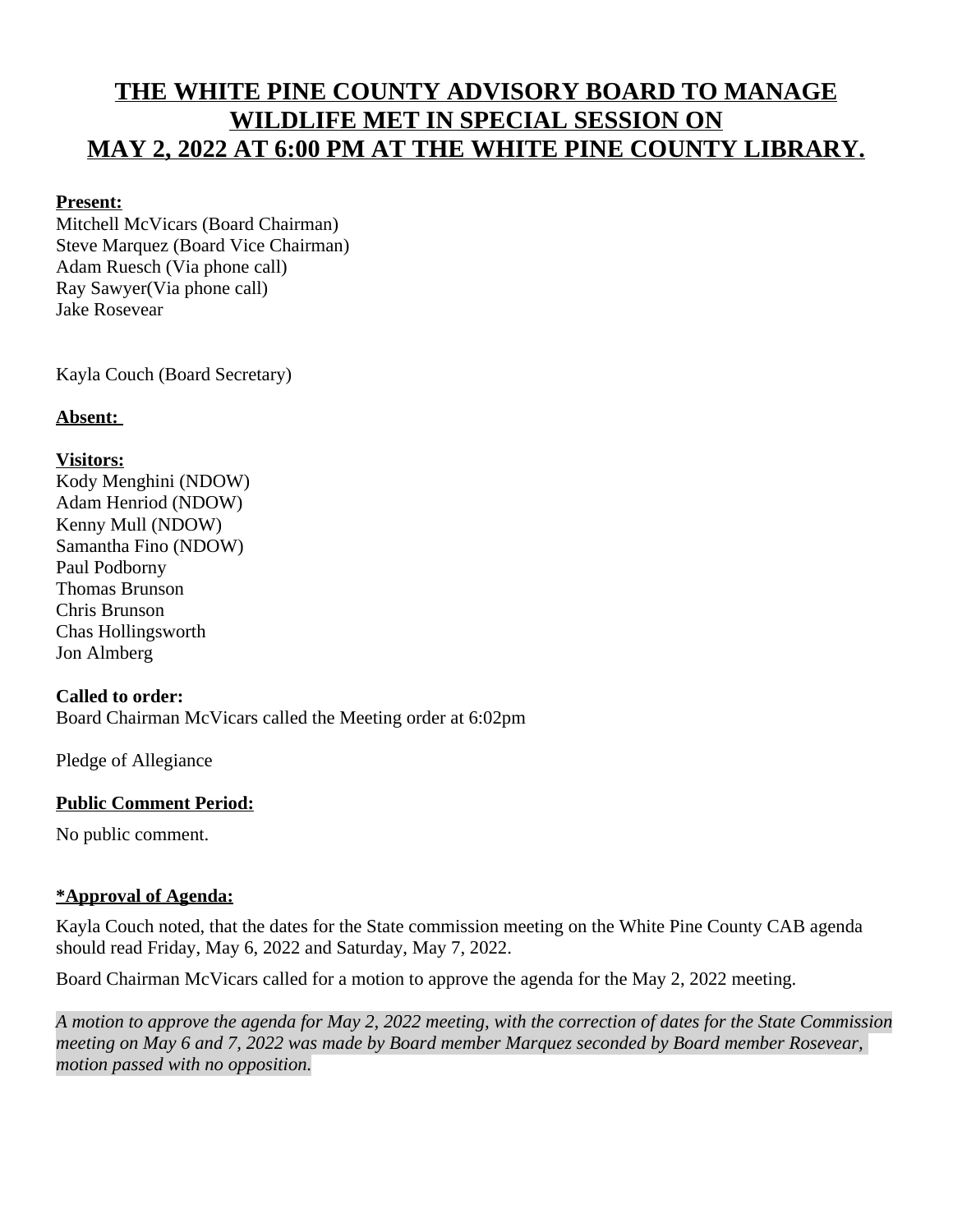# **\*Approval of minutes:**

Board reviewed the March 21, 2022 special meeting minutes for approval. Board member Marquez, reported a spelling error on "Crutch" on item 16A. Correct spelling should be changed to "krich". Board Chairman entertained a motion

*A motion to approve the minutes for the March 21, 2022 special meeting, with the correction of the spelling error in item 16A, was made by Board member Ruesch, seconded by Board member Rosevear, motion passed with no opposition.*

### **\*Payment of Bills:**

Board was presented a bill for Kayla Couch, for secretary services for the May 2, 2022 meeting in the amount of \$150.00.

Board Chairman McVicars entertained a motion

*A motion to approve the payment of bills to Kayla Couch was made by Board member Marquez, seconded by board member Sawyer, motion passed with no opposition*.

## **\*Correspondence:**

Email- from White Pine County Clerk regarding changes to the liaison process. Email-from CAB secretary regarding final figures that were submitted for the 2023 fiscal year's budget.

## **Reports:**

## **Commins Lake Project-**

Adam Henriod (NDOW) thanked the volunteers who help with the project.

Chairman Mcvicars reported that they are working on the completion of power outlets and lighting for hosting events, near the handicap access. McVicars stated that he would like to have rocks placed around the shade structures for protection against damage from RVs. McVicars stated he will be looking to recruit volunteers for the removal of straw waddles.

# **Cave Lake Project-**

No new updates.

# **Archery Barn/Trap Building-**

Chairman McVicars reported that the archery barn and trap building received a grant for \$200,000.00 to update the facility, along with a \$12,000.00 grant from Tour and Rec. for new targets. McVicars stated that the updates would include restrooms, utility room and storage room.

### **Commission Agenda items:**

**7. Appeal- Mr. James Collard-Sub Guide Denial-Senior Deputy Attorney General Craig Burkett-For Possible Action.**

**Board discussion:** None. **Public comment:** None.

**8A.\* Commission Policy 3 – Appeals – First Reading – APRP Committee Chairman David McNinch – For Possible Action Board discussion:** None. **Public comment:** None.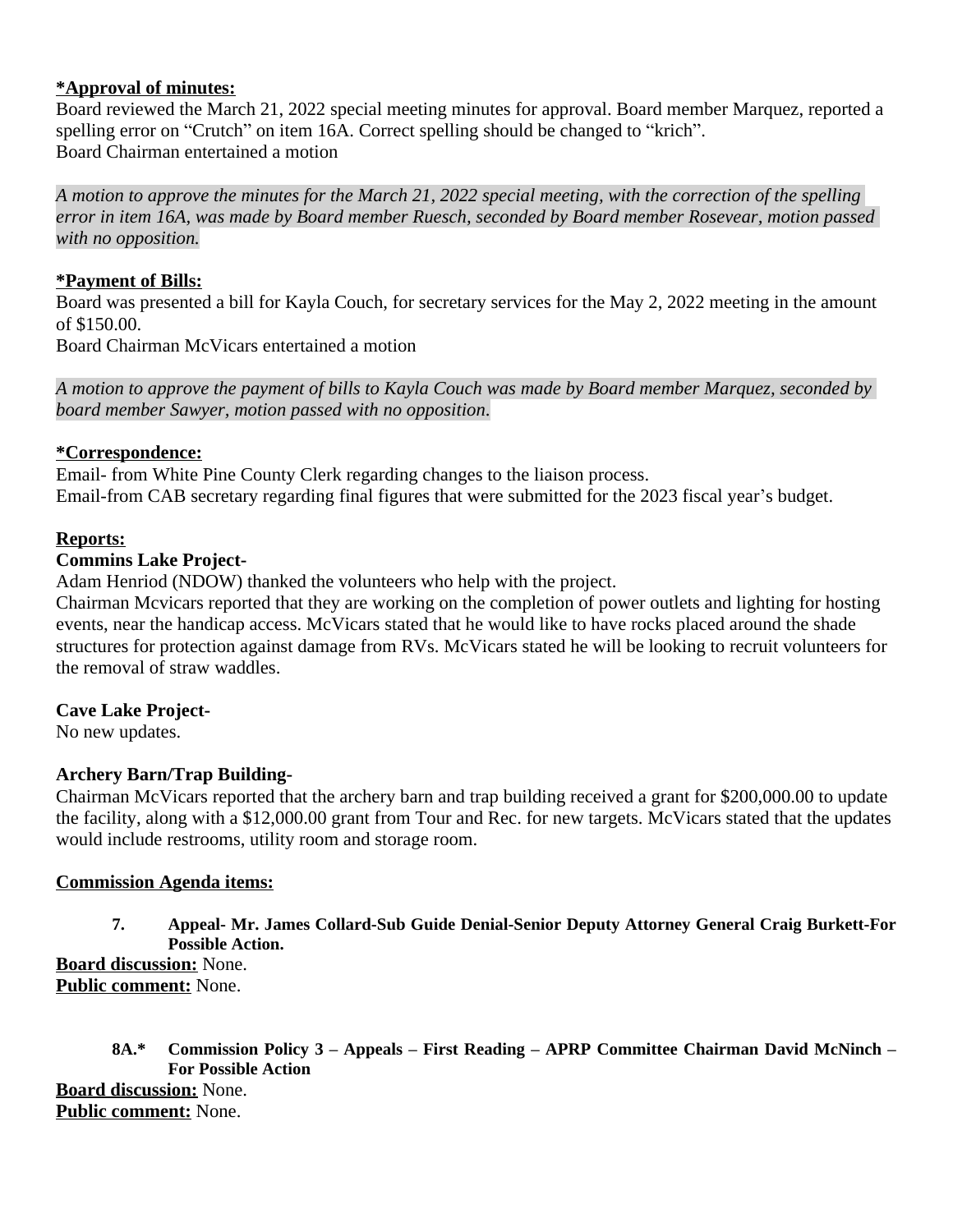**8B.\* Commission Policy 4 – Petition Process and Adoption of Regulations – First Reading – APRP Committee Chairman David McNinch – For Possible Action**

**Board discussion:** None. **Public comment:** None.

> **8C.\* Commission Policy 21 – Game and Furbearer Management Plans – First Reading – APRP Committee Chairman David McNinch – For Possible Action**

**Board discussion:** None. **Public comment:** None.

> **8D.\* Commission Policy 22 – Introduction, Transplanting, and Exportation of Wildlife – First Reading – APRP Committee Chairman David McNinch – For Possible Action**

**Board discussion:** None. **Public comment:** None.

> **8E.\* Commission Policy 25 – Wildlife Damage Management – First Reading – APRP Committee Chairman David McNinch – For Possible Action**

**Board discussion:** None. **Public comment:** None.

> **8F.\* Commission Policy 26 – Managing Rocky Mountain Elk Population– First Reading – APRP Committee Chairman David McNinch – For Possible Action**

**Board discussion:** None. **Public comment:** None.

> **8G.\* Commission Policy 27 – Protection of Wildlife – First Reading – APRP Committee Chairman David McNinch – For Possible Action**

**Board discussion:** None. **Public comment:** None.

> **8H.\* Commission Policy 28 – Transparency on Quota Setting – First Reading – APRP Committee Chairman David McNinch – For Possible Action**

**Board discussion:** None. **Public comment:** None.

> **8I.\* Commission Policy 29 – Elk Arbitration – First Reading – APRP Committee Chairman David McNinch – For Possible Action**

**Board discussion:** None. **Public comment:** None.

> **8J.\* Commission Policy 40 – Statewide Boating Safety – Second Reading – APRP Committee Chairman David McNinch – For Possible Action**

**Board discussion:** None.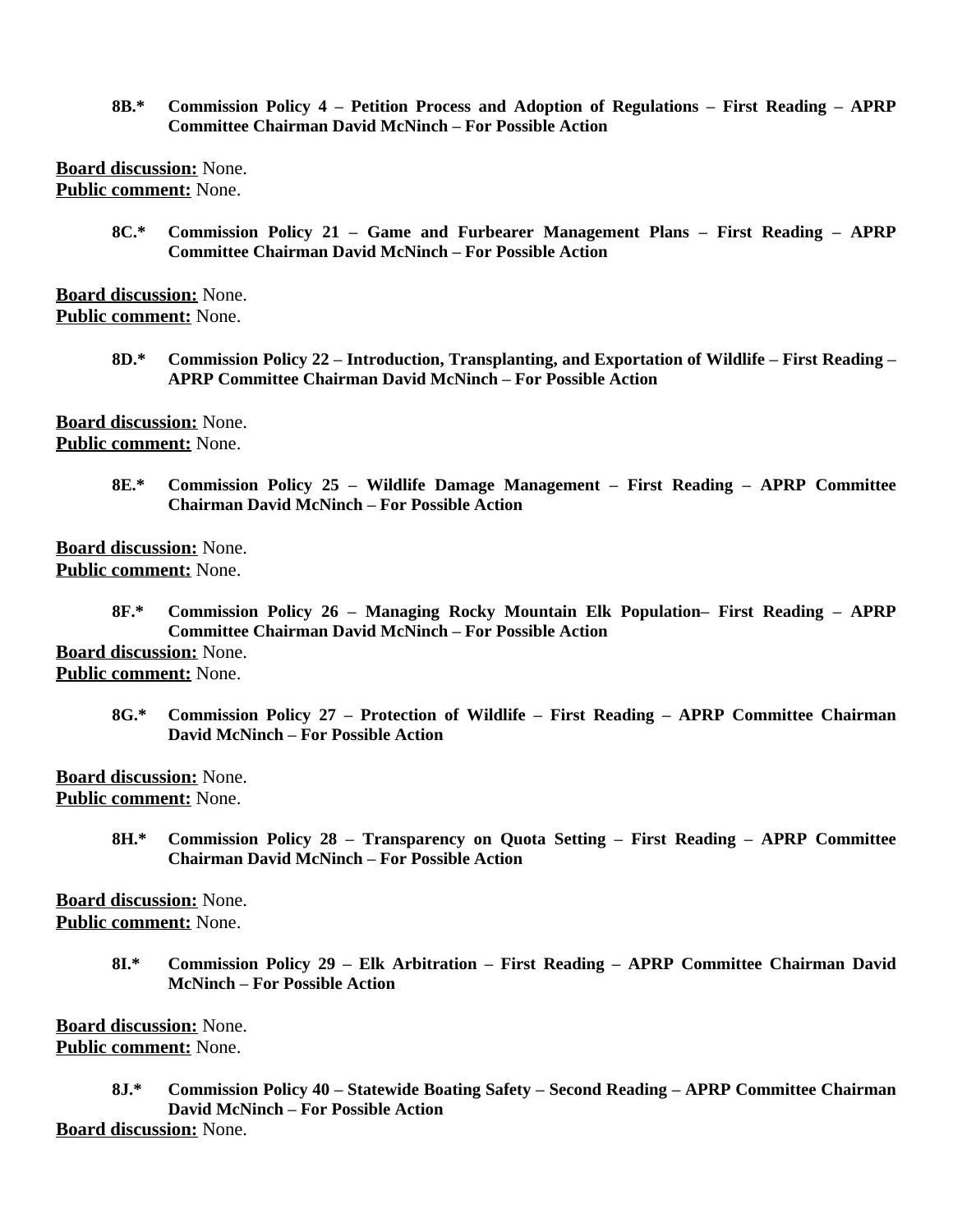### **Public comment:** None.

**8K.\* Commission Policy 51 – Wayne E. Kirch Conservation Award – First Reading – APRP Committee Chairman David McNinch – For Possible Action**

**Board discussion:** None. **Public comment:** None.

> **8L.\* Commission Policy 63 – Protecting Wildlife from Toxic Ponds – Third Reading – APRP Committee Chairman David McNinch – For Possible Action**

**Board discussion:** None. **Public comment:** None.

> **9. Final Fiscal Year 2023 Predation Management Plan-Wildlife Staff Specialist Pat Jackson-For Possible Action**

**Board discussion:** None. **Public comment:** None.

> **16A.\* Commission General Regulation 501, NAC 502.385, Tag Transfer – Management Analyst Megan Manfredi – For Possible Action**

**Board discussion**: Kody Menghini (NDOW) reported that a designated beneficiary should be listed for the process. Board member Rosevear stated that death certificates could take at least 30 days to receive. **Public comment**: None.

*A motion to support Commission General Regulation 501, NAC 502.385 Tag Transfer was made by Board member Marques. The motion was seconded by Board member Rosevear and the motion carried with no opposition.*

#### **16B.\* Commission General Regulation 505, NAC 502.4215, First Come First Served Prevention of Unfair Advantages – Management Analyst Megan Manfredi – For Possible Action**

**Board discussion:** Board member Rosevear questioned what the unfair advantages included. Kody Menghini responded that there were concerns of multiple accounts being used per individual to obtain an advantage to receive a returned tag. Board member Sawyer stated he recommends adding, tags must be returned within 14 days of the hunt, to the policy.

**Public comment:** None.

*A motion to support Commission General Regulation 505, NAC 502.4215, First Come First Served Prevention of Unfair Advantages, as written was made by Board member Sawyer. The motion was seconded by Board member Ruesch and the motion carried with no opposition.*

**16C.\* Commission General Regulation 507, LCB File No. R045-22 - Petition Process – Management Analyst Kailey Musso – For Possible Action Board discussion:** None. **Public comment**: None.

*A motion to support Commission General Regulation 507, LCB File No. R045-22 –Petition Process, as written was made by Board member Marques. The motion was seconded by Board member Sawyer and the motion carried with no opposition.*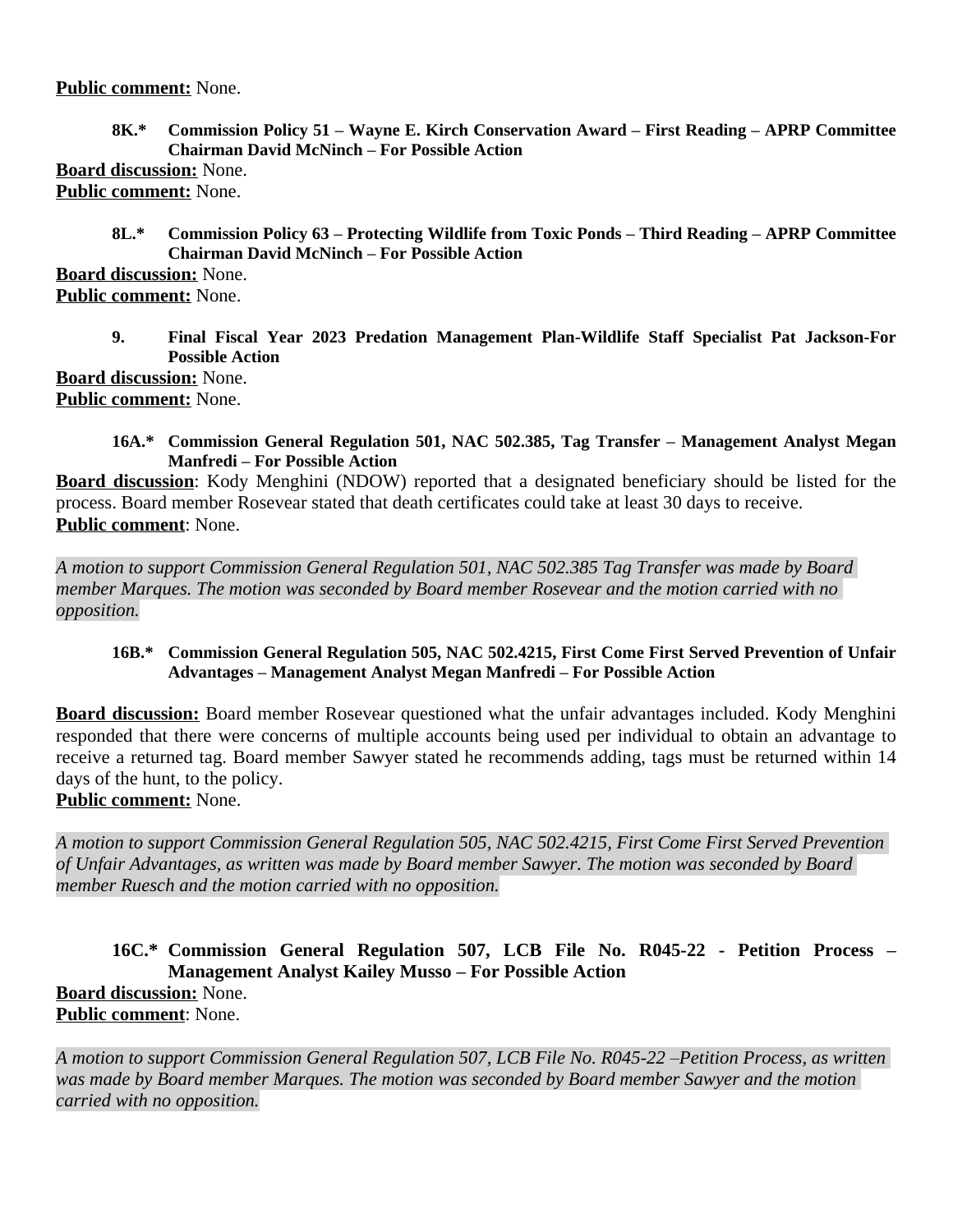**17A.\* Commission Regulation 22-11, Big Game Quotas for the 2022-2023 Season – Wildlife Staff Specialists Mike Cox, Cody Schroeder, and Cody McKee – For Possible Action Resident Antelope - Horns longer than ears Any Legal Weapon Hunt 2151 Nonresident Antelope - Horns longer than ears Any Legal Weapon Hunt 2251 Resident Antelope - Horns longer than ears Muzzleloader Hunt 2171 Nonresident Antelope - Horns longer than ears Muzzleloader Hunt 2271 Resident Antelope - Horns longer than ears Archery Hunt 2161 Nonresident Antelope - Horns longer than ears Archery Hunt 2261 Resident Antelope - Horns shorter than ears Any Legal Weapon Hunt 2181**

**Board discussion:** Chairman McVicars questioned the department, on the reasoning for giving out doe tags if herd populations are still suffering. Kody Menghini explained that the antelope herds are not impacted all over Nevada, only the regions most effected by drought. Menghini discussed that areas of Nevada where the antelope populations are thriving will like have the increase in quotas for doe. Board member Marquez pointed out the quota increase in units 141-143. Menghini stated the antelope are doing well in that region and believes the resources available to them, such as alfalfa fields benefit species. Board member Rosevear stated he was glad to see the quota numbers decrease in unit 115.

**Public comment:** Paul Podborny asked what the recommended quota for doe is in unit 131. Samantha Fino (NDOW) responded that the recommended quota is 2 tags. Fino explained that the numbers have drastically declined over the past couple of years, due to drought and poor recruitment. Fino reported that during this year's survey, she only reported 9 total fawns for both units 131 and 132. Fino stated that there is potential to cut the hunt in those units, if populations can't recover in the future. Kody Menghini stated that there is a potential need in Noark Valley range for agricultural issues and concerns suggested movement of herds into Jake's Valley that would need to be prevented. Paul Podborny asked if the commission did away with compensation tags. Menghini responded that not all land owner's appealed by the landowner tags but the commission has done depredation type hunts in the past. Menghini stated there is a possibility of eliminating the hunt in the future or it possible maybe an agricultural issue. Thomas Brunson commented on the ratio of the non-resident tags being in 30%-40% range (more so under mule deer). Menghini responded that state wide it is closer to a 90/10 split between residents and non-residents. Menghini predicts some hunts being closed off to non-residents next year and that the season setting around January/February will be the time frame of discussion for the topic. Brunson asked what the reasoning was for quotas of 2 vs. 1 tags is for the nonresidents. Fino believed it pertained to party applicants. Podborny stated that it didn't make sense to cater to party tags if herd populations are down.

*A motion to support the recommendations for Commission General Regulation 22-11, Big Game Quotas for 2022-2023 Seasons, for hunts 2151, 2251, 2171, 2271, 2161, 2261 and 2181 as written was made by Board member Marques. The motion was seconded by Board member Rosevear and the motion carried with no opposition.*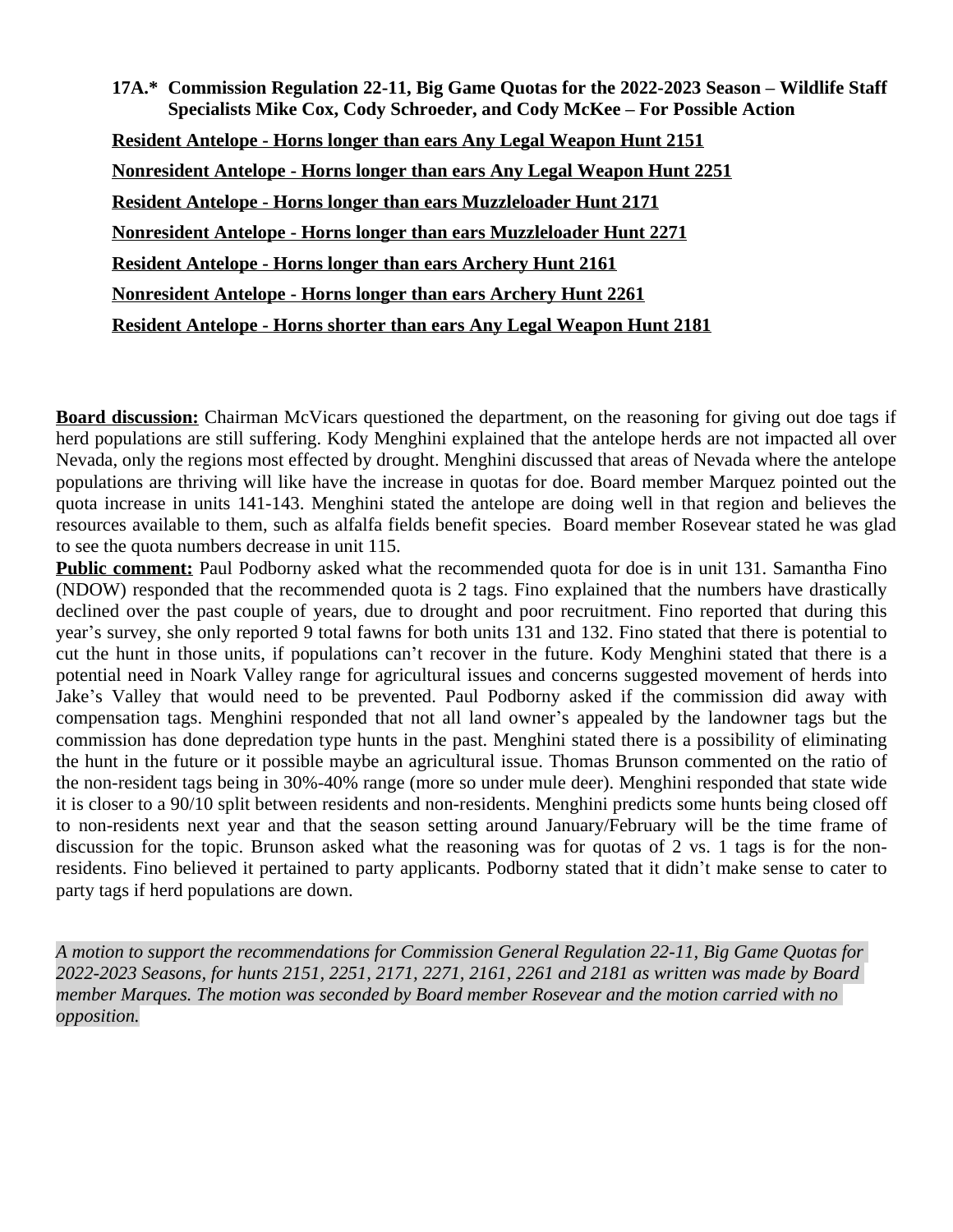## **Resident Elk - Antlered Any Legal Weapon Depredation Hunt 4102**

**Board discussion:** Chairman McVicars asked how many bulls were harvested the previous year. Kody Menghini responded that the success rate was 78% last year on all hunts with an average of 6 points or better. Menghini reported that 18 out of 23 people hunted the depredation last year.

**Public comment:** Kody Menghini stated that the commission was opposed to a point restriction with having limited ability to make the change. Board member Sawyer responded to Menghini's comment by stating that he would have like to have seen the topic postponed as the CAB was not expediting the action.

*A motion to support the recommendations for Commission General Regulation 22-11, Big Game Quotas for 2022-2023 Seasons, for hunt 4102, as written was made by Board member Ruesch. The motion was seconded by Board member Rosevear and the motion carried with no opposition.*

**Resident Elk - Antlered Any Legal Weapon Hunt 4151 Nonresident Elk - Antlered Any Legal Weapon Hunt 4251 Resident Elk - Antlered Muzzleloader Hunt 4156 Nonresident Elk - Antlered Muzzleloader Hunt 4256 Resident Elk - Antlered Archery Hunt 4161 Nonresident Elk - Antlered Archery Hunt 4261**

**Board discussion**: Board member Sawyer stated that in unit 121, he would propose moving 5 tags from the rifle hunts and move them to the muzzleloader hunts. Sawyer stated that he feels the numbers are high in unit 111 and would like to decrease the rifle early hunt by 10 and late hunt by 20 and reallocating tags to muzzleloader season. Sawyer voiced concerns with unit 111 and being able to maintain population with the recommended quotas. Sawyer's opinion included a noticeable decline in that unit and feels the management plan is not being executed as anticipated. Sawyer stated that his proposal for unit 111 would be 70 tags for early, 70 tags for late and 20 tags for muzzleloader. Sawyer proposed in units 221-223 decreasing the numbers as well and feels that 80 for the late season is high. Samantha Fino stated that many of the areas discussed are experiencing exceptional drought, allowing competition amongst the herds meaning lower quality, quantity and resources. Sawyer voiced concerns with quality bulls, if harvesting numbers continue to be taken from the bottom (spike elk) and the top (trophy bulls) and predicts White Pine County, being an average hunt; similar to Colorado. Board member Ruesch questioned if allocating 5 tags to the archery hunt would be an options or impact the success rate of recommended quotas.

**Public comment:** Thomas Brunson asked about the increase of quotas in units 111 and 221 and suggested moving a portion to muzzleloader to elevate pressure off the rifle season. Kody Menghini reported that over all calf ratios were down from last year, spike harvest for the first year were higher than most other areas of the state, and that the bull harvest has been where anticipated. Thomas Brunson stated concerns with the age class in units 111 and 221 and questioned if there was correlation between main beam and age. Menghini stated that generally 7 year old bulls will mature a 50 inch main beam. Samantha Fino stated that quotas are recommended to obtain the commission's objective for the wildlife management plan to manage populations. Fino also stated that in order see a lower quota figures, there would need to be an increase of numbers in the management plan and that the commission is abiding by the objectives within the plan. Menghini explained that quotas for units may seem higher than last year, but figures have been allocated under a different hunt. Brunson responded that he has concerns with reallocating muzzleloader tags to riffle tags congests the hunts in certain units. Menghini reported that data shows that the demand is at the "any legal weapon" hunts, but explained that the success rate of all 3 weapon hunts are where expected.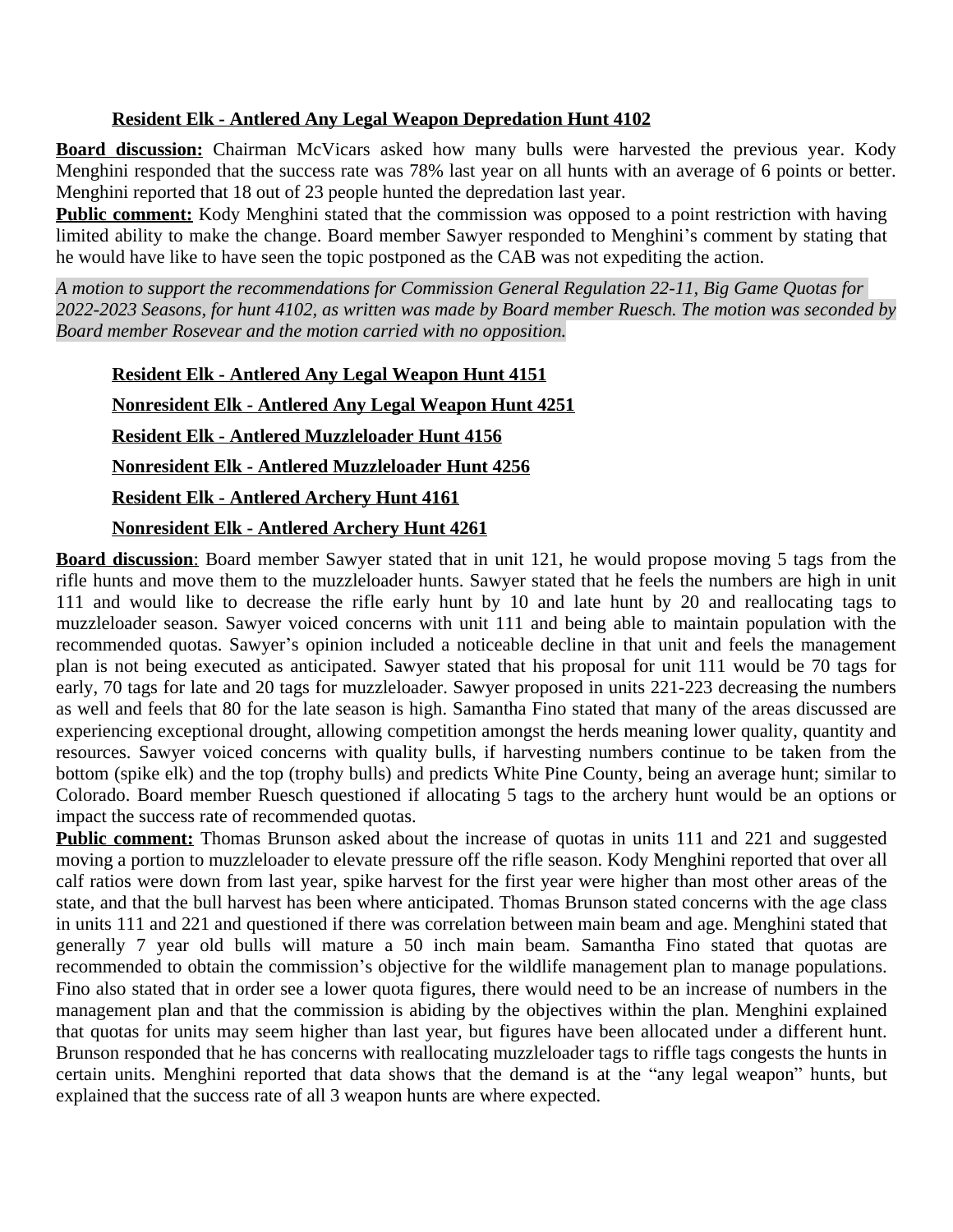*A motion to support the recommendations for Commission General Regulation 22-11, Big Game Quotas for 2022-2023 Seasons, with the recommended changes to hunt 4151, units 104,108 and 121, by changing the early hunt tags to 40, late hunt tags to 40. units 111-115 early hunt tags to 70 and late hunt tags to 70, units 221-223 early hunt tags to 60 and late hunt tags to 60; hunt 4156, units 104,108 and 121 to 18 tags, units 111-115 to 20 tags and units 221-223 to 16 tags with the commission's recommendation to adjust non-resident hunts 4251 and 4256 accordingly; was made by Board member Sawyer. The motion was seconded by Board member Rosevear and the motion carried with no opposition.*

**Resident Elk - Spike Any Legal Weapon Hunt 4651 Resident Elk - Antlerless Any Legal Weapon Hunt 4181 Resident Elk - Antlerless Wilderness Only - Any Legal Weapon Hunt 4181 Nonresident Elk - Antlerless Any Legal Weapon Hunt 4281 Resident Elk - Antlerless Muzzleloader Hunt 4176 Nonresident Elk -Antlerless Muzzleloader Hunt 4276 Resident Elk - Antlerless Archery Hunt 4111 Nonresident Elk - Antlerless Archery Hunt 4211 Resident Elk - Antlerless Any Legal Weapon Depredation Hunt 4107**

**Board discussion:** Board member Sawyer suggested, when appropriate changing the definition of a "spike". Sawyer stated that harvesting 4 point bulls is occurring more frequently during this hunt, and defeats the purpose. Chairman McVicars questioned when to address the topic of changing the "spike" definition. Kody Menghini responded that the topic can be petitioned under commission agenda item 8. Menghini recommended adding the topic along with the youth doe hunt concerns to the CAB's agenda for next month for discussion, for the possibility of effect in next year's seasons. Chairman McVicars stated that he in support of the recommended changes for the depredation hunt, in regards to the Baker and Granite Peak ranches. Menghini reported that the state had paid out \$64,000.00 in damages between the two ranches and hopes the depredation will meet the objective for the management in those areas.

**Public comment:** Kody Menghini reported that most of the quotas have gone down, due to the lack of calve improvement shown in the survey data. Menghini stated that harvest rate has been successful and feels means for issuing more tags in not necessary.

*A motion to support the recommendations for Commission General Regulation 22-11, Big Game Quotas for 2022-2023 Seasons, for hunt 4651, 4181, 4181 wilderness, 4281, 4176, 4276, 4111, 4211, and 4107 as written was made by Board member Marquez. The motion was seconded by Board member Ruesch and the motion carried with no opposition.*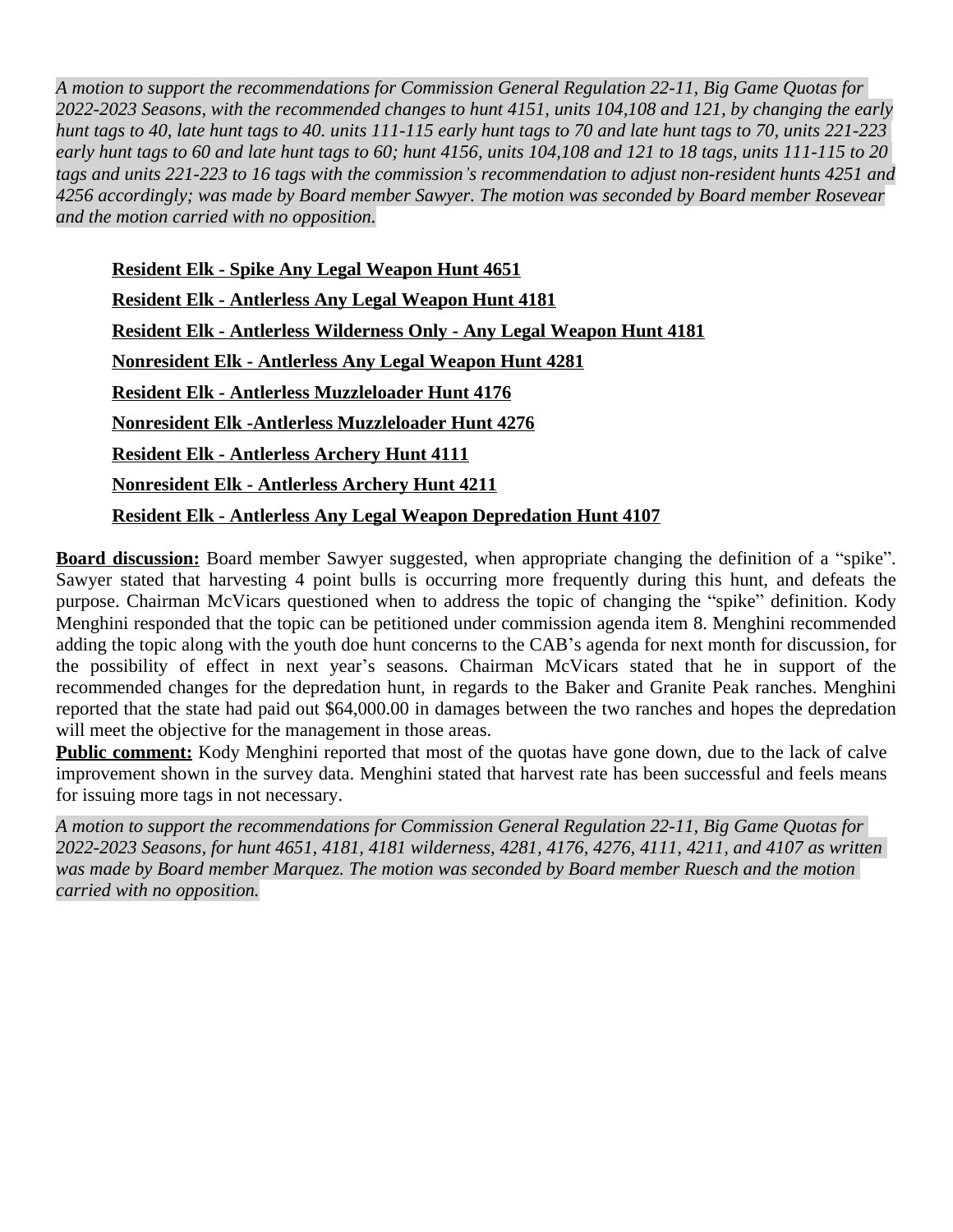**Resident Nelson (Desert) Bighorn Sheep Any Ram - Any Legal Weapon Hunt 3151**

**Nonresident Nelson (Desert) Bighorn Sheep Any Ram - Any Legal Weapon Hunt 3251**

**Resident Nelson (Desert) Bighorn Sheep Any Ram - Archery Hunt 3161**

**Resident Nelson (Desert) Bighorn Sheep Management Ram - One Horn\* - Any Legal Weapon Hunt 3171**

**Resident Nelson (Desert) Bighorn Sheep Any Ewe - Any Legal Weapon Hunt 3181**

**Nonresident Nelson (Desert) Bighorn Sheep Any Ewe - Any Legal Weapon Hunt 3281**

**Resident California Bighorn Sheep Any Ram - Any Legal Weapon Hunt 8151**

**Nonresident California Bighorn Sheep Any Ram - Any Legal Weapon Hunt 8251**

**Resident Rocky Mountain Bighorn Sheep Any Ram - Any Legal Weapon Hunt 9151**

# **Resident Mountain Goat Any Goat - Any Legal Weapon Hunt 7151**

**Board discussion:** Board member Sawyer stated he was surprised to see low quotas for the one horn sheep hunt, and recalled one horn sheep reported during hunts from last year. Kody Menghini responded that the commission does not have enough data on one horn sheep to base an increase of tags issued for the hunt. Menghini stated that commission plans to keep better track during surveys on the one horn sheep population and would like to ease into the quotas this season. Board member Sawyer noted that mountain goat quota had increased significantly. Menghini reported the survey showed and record high in the last 3 years, with improvements to the herd. Menghini stated that the tags were carried over from the year before due to the lack of harvest success. Chairman McVicars agreed with Thomas Brunsons concerns for units 131, 132 and 164 and would support reducing the tag quota for those units. Samantha Fino responded by adding that those units are surveyed every other year and hard to determine what is being represented in 131, 132, and 164. Fino reported that there has been issues with domestic sheep in unit 131, which have an impact on the herds with diseases. Board member Rosevear asked what the success rate was for units 131, 132 and 164. Menghini reported that the success rate was 100% last year in all units. Fino reported the rams harvested in those units ranged from ages 5- 7 years of age. Chairman McVicars asked if the units near Mt. Wheeler could support the 2 tag quota. Menghini responded that the observations and data show that area can sustain the recommended quota.

**Public comment:** Thomas Brunson asked about units 131, 132, and 164, and if there was enough population of sheep to sustain the 4 tags proposed. Samantha Fino responded that in units 131 and 164 the survey data showed around 19 head, with ½ of them being rams. Brunson asked Fino the age class of the rams. Fino responded that ½ the rams were mature and ½ were younger. Fino also reported that unit 132 was included in 131 and 164 and that 132 has about 12 rams, with 7 of 12 being mature rams. Brunson stated that 4 tags seems like a high amount for those units. Fino stated the data model output 7 tags and the commission recommend 4 tags. Brunson asked the commission if surveys have been done in unit 221. Kody Menghini responded that main focus is mule deer for survey data, but has come across 3 rams in doing so. Menghini stated the terrain is too difficult to survey sheep accurately, in that unit.

*A motion to support the recommendations for Commission General Regulation 22-11, Big Game Quotas for 2022-2023 Seasons, for hunts 3251, 3161, 3171, 3181, 3281, 8151, 8251, 9151, and 7151 as written with the exception of hunt 3151, by reducing the quota to 3 tags in units 131, 132 and 164 was made by Board member McVicars. The motion was seconded by Board member Rosevear and the motion carried with no opposition.*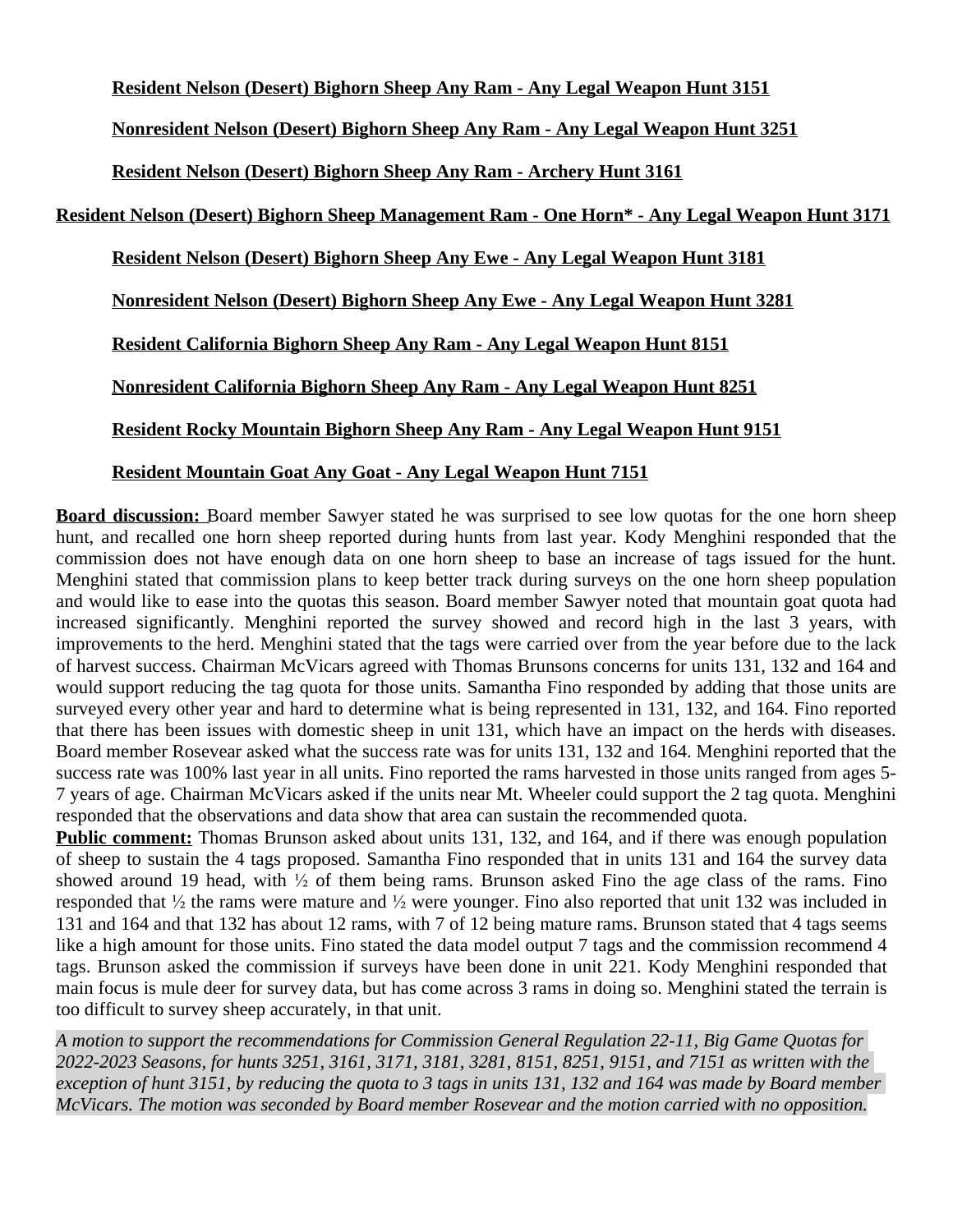**Resident Junior Mule Deer - Antlered -/- Antlerless - Archery, Muzzleloader, or Any Legal Weapon Hunt 1107**

**Resident Mule Deer - Antlerless Any Legal Weapon Hunt 1181**

**Resident Mule Deer - Antlered Any Legal Weapon Hunt 1331**

**Nonresident Mule Deer - Antlered Any Legal Weapon Hunt 1332**

**Resident Mule Deer - Antlered Muzzleloader Hunt Resident 1371**

**Nonresident Mule Deer - Antlered Muzzleloader Hunt 1372**

**Resident Mule Deer - Antlered Archery Hunt 1341**

# **Nonresident Mule Deer - Antlered Archery Hunt 1342**

**Board discussion:** Chaiman McVicars noted the increase in quotas in units 061, 062,064, 066-068 along with units 101-109. Menghini responded that in units 101-109 the deer population has increased in the last 2 years and the harvest success rate has been down. Board member Sawyer questioned the commission's recommendation of 15 tags for non-resident vs. the form Kody Menghini recommending 30 tags for nonresident for units 111-113. Menghini responded that there was an error on his form and that 15 tags is the correct number. Sawyer stated his concerns with the high quotas for units 221-223, especially among the youth tags and late tags. Sawyers also stated that he believes the number of tag quotas in units 111-113 are too high and recommends cutting the quotas by 1/3 of what is recommended for those units. Board member Ruesch noted the increase in youth tags for units 101-109. Menghini responded by stating the spring fawn ratios have increased based on survey data bring fawn population up to around 35. Menghini restated that the unit's success rate has been poor and believes this is the justification for the increase of quotas for hunts across the board in units 101-109. Chairman McVicars stated that he was glad to see the quotas decrease in area 13 as it has been a discussion multiple times on the population hardship and wished they would have started the process of low quotas sooner. Samantha Fino responding that adding a fall survey to monitor the population will allow the commission to observe the area a little better. Fino reported that fawn to doe ratio for area 13 was low and the resource and drought conditions play apart in the decrease in population but is not 100% sure what is causing the population to drop so low. Menghini stated that although the cuts are necessary, biologically antlered tag cuts are not going to increase population. Board member Rosevear asked if it was possible to conserve on quotas, in the case that the drought doesn't go away and get ahead of the curve. Menghini stated that in his observations, cutting tags has helped achieve the objective in other units. Rosevear stated that he would like to see the quality and age class of bucks increase. By Rosevear's observation he has notice the amount of 4 point bucks or better declining each year and would suggest conserving in the quality of bucks. Board member Ruesch asked what the buck to doe ratio is in units 101-109 and noted that 100 does are targeted with an overall increase in tags for those units being over 1000. Menghini explained that the model shows 36 bucks and commission recommends 30. Menghini stated that there is an increase in tags but it will be a few years before the commission reaches their objective of 30 bucks to doe ratio in the management plan.

**Public comment:** Thomas Brunson stated he was also surprised in the increased quotas for units 101-109, adding his observation of moisture in the area remaining the same as similar areas. Brunson also voiced his concerns with the quotas for in units 221-223, non-resident vs residents and feels the quotas are high.